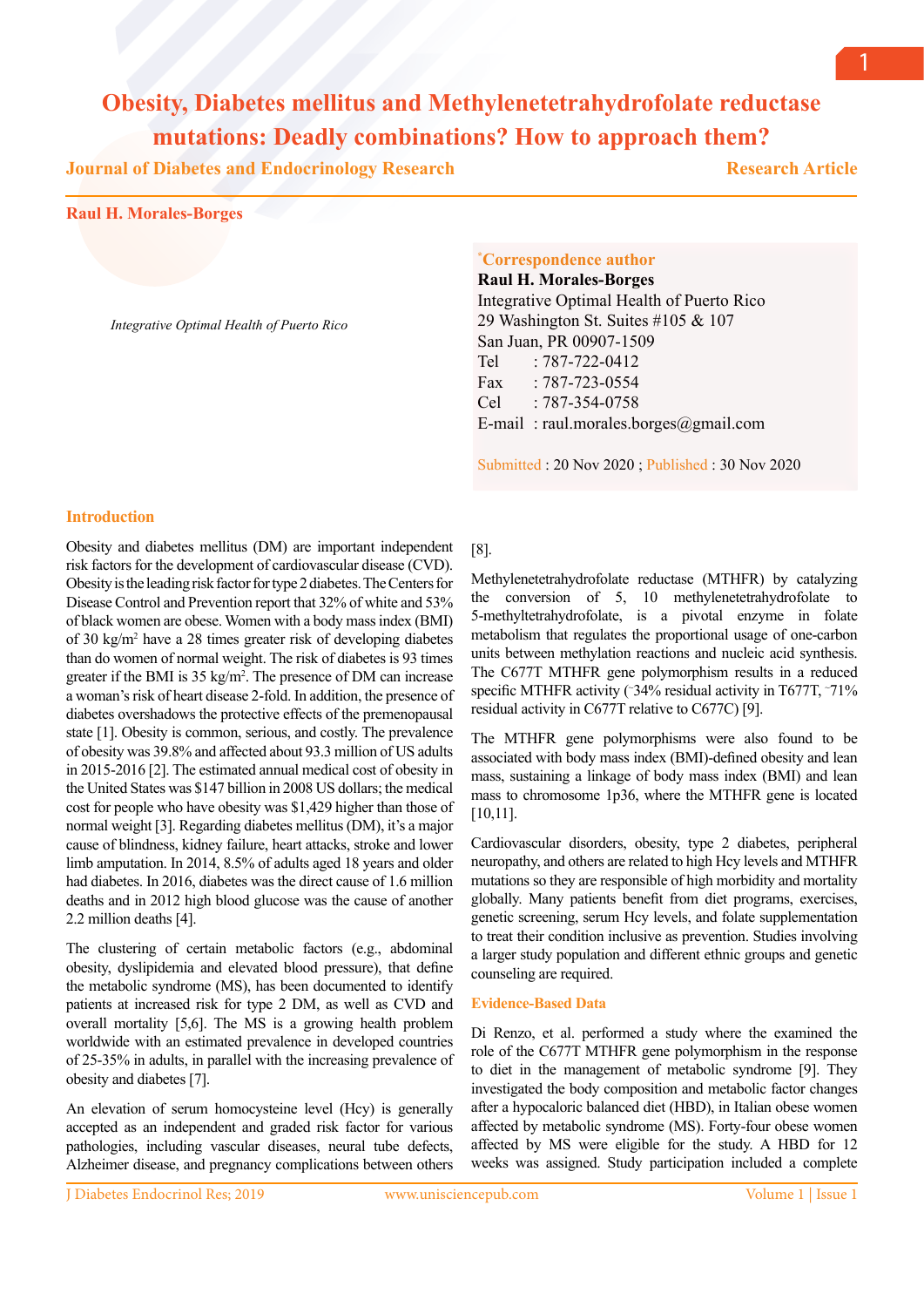screening for dietary habits, anthropometry, body composition, blood biochemical markers and C677T MTHFR polymorphism genotyping. In the 81% of the total population a loss of Total Body Lean was observed. A significative loss ( $p \le 0.05$ ) of Total Body Lean was observed in the 47% of T (−) carriers and in the 53% of  $T(+)$  carriers. Their data provide the basis for personalized dietary recommendations based on the individual's genetic makeup and nutritional status. MTHFR genetic variations analysis would be an innovative tool for the nutritional assessment.

Pirozzi, et al. evaluated the frequencies of the angiotensin converting enzyme (ACE) gene insertion/deletion (I/D) and MTHFR gene C677T polymorphisms in obese patients with and without type 2 DM [12]. These polymorphisms were analysis by polymerase chain reaction in 125 patients with obesity, 47 (DM) and 78 (Control Group). No significant difference was found on comparing the DM and Control Groups in respect to the genotypic frequencies of the polymorphisms - (II: 13.3% vs. 12.0%; ID: 37.8% vs. 37.3; DD: 48.9% vs. 50.7%; CC: 36.2% vs. 39.0%; CT: 46.8% vs. 49.3%; TT: 17.0% vs. 11.7%), and alleles (I: 32.2% vs. 30.7%; D: 67.8% vs. 69.3%; C: 59.6% vs. 63.6%; T: 40.4% vs. 36.4%) and their synergisms in the pathophysiology of T2DM. On analyzing the DM Group, there were no significant differences in the presence of complications. In this population of Brazilian obese patients, no correlation was found between the ACE and MTHFR polymorphisms in the development of T2DM. In the group with diabetes, there was also no relationship between these polymorphisms and comorbidities.

Gara, et al. studied 31 obese compared to 22 no obese children. Hcy level was assessed by fluorescence-immunoassay; folate and vitamin B12 by radioimmunoassay [13]. C677T and G80A mutations were detected using pyrosequencing. There were no differences in Hcy levels between obese and no obese,  $(10, 34 \pm 1)$ 4, 86 $\mu$ moll/l vs11, 00  $\pm$  4,26 $\mu$ moll/l). They found no difference for the allelic frequencies of the C677T polymorphism (29.03 % vs 30.95 %) and of the G80A polymorphism (64.52 % vs 59.52 %). Mean levels of Hcy, folic acid and vitamin B12 were not significantly different according to MTHFR and RFC genotypes. They demonstrated no difference in Hcy, folates, vitamin B12 levels and allelic frequencies of C677T and G80A polymorphisms in MTHFR and RFC genes between obese and no obese Tunisian children. These two polymorphisms don't seem to have any impact on homocysteine, folate and vitamin B12 status in the two populations.

Regarding insulin resistance and obesity in adolescents related to MTHFR mutation, Frelut, et al. studied one-hundred and thirteen obese (BMI = 39.1  $\pm$  6.4 kg/m<sup>2</sup>) adolescents aged 14.4  $\pm$  1.5 years and information on growth obtained from individual health records was available at birth (n = 107), 1 (n = 102), 2 (n = 106), 4 (n = 91) and 8 (n = 73) years of age [14]. Fifty-nine subjects were heterozygote (CT, 52.2%) and 8 were homozygote for the mutation (TT, 7.0%). Birth weights were lower in TT ( $2.95 \pm 0.48$ ) kg,  $p = 0.004$ ) than in CC (3.34  $\pm$  0.43 kg) and CT (3.38  $\pm$  0.50 kg) subjects, as well as birth lengths (CC:  $0.50 \pm 0.02$  m, CT:  $0.50 \pm 0.02$  m, TT:  $0.47 \pm 0.03$  m,  $p = 0.01$ ). These differences persisted until 1 year of age. Median and mean fasting glycaemia were similar. Insulin levels were higher in TT (median: 26.4 UI/ mL) than in CC (median: 15.0 UI/mL) or CT (median: 16.0 UI/

mL) ( $p = 0.017$ ) subjects, as well as HOMA IR ( $p = 0.04$ ). Body composition, blood pressure, plasma lipids, homocysteine and leptin concentrations were similar among the three genotypes in both boys and girls. The common  $677 \text{ C}$  >T mutation seems therefore to represent a link between altered early growth and enhanced degree of insulin resistance that occurs later in obese adolescents.

Regarding diabetic patients, prevalence of the 2 heterozygous polymorphisms of the thermolabile MTHFR gene (CT and AC) was encountered more commonly in patients with diabetes mellitus than in the healthy controls  $(p<10^{-3})$  [15]. Subjects who had significantly higher Hcy levels than the control subjects; however, there was no statistical difference in plasma Hcy values between carriers of mutant genotypes (CT/TT for C677T and AC/ CC for A1298C) and wild types (CC and AA) in patients with diabetes. Retinopathy was found to be a vascular complication in patients with either the 677CT or the 1298 (AC+CC) genotype more commonly than in those with the wild-type genotypes (p=0.003; OR=3.2, 95% CI, 1.4 to 7.4; p<10<sup>-3</sup>; OR=5.9, 95% CI, 2.7 to 13). Only patients who carry the A1298C mutation  $(AC+CC)$  are at risk for at least 1 complication ( $p=0.002$ ). Double heterozygous mutants were at the greatest risk for retinopathy and for suffering at least 1 complication  $(p<10^{-3})$ .

Diabetic peripheral neuropathy (DPN) is also studied in MTHFR mutations. Wu, et al. demonstrated that subgroup analysis by country indicated that the MTHFR 677 C>T polymorphism may be the main risk factor for DPN in Turkey under four genetic models [16]. ACE D>I mutation was correlated with DPN in Japanese and Pakistani populations in most groups. The relationships of MTHFR 677 C>T and ACE I/D polymorphisms with DPN patients presented in this meta-analysis support the view that the MTHFR and ACE genes might play an important role in the development of DPN. Meanwhile, Jiménez-Ramírez, et al. carried out a study and sixty-seven percent (67%) of participants carry at least one of these MTHFR polymorphisms [17]. No deviations from Hardy-Weinberg equilibrium were detected. The genotype and allele frequencies showed statistically significant differences between participants and controls (p<0.0001 and p=0.03, respectively). Results suggest that 1298A>C but not 677C>T is associated with DPN susceptibility in this cohort (p=0.018). Different patterns of allelic dissimilarities are observed when comparing our cohort vs. the three parental ancestries. After sorting individuals by their carrier status, no significant associations were observed between these genetic variants (independently or combined) and any of the biochemical markers (HbA1c, folate, vitamin B12, homocysteine). They concluded that the prevalence of major MTHFR variants in Puerto Rican patients with DM is first time ever reported. The study provides further evidence on the use of this genetic marker as an independent risk factor for DPN.

### **Conclusions and Recommendations**

Obesity, Diabetes, and MTHFR polymorphisms are linked together and carries a high risk for the society globally as well as higher costs in healthcare. From disease management and prevention perspective, these studies have demonstrated that genetic screening for the polymorphisms, serum folate and Hcy levels, and aggressive nutritional evaluation and management